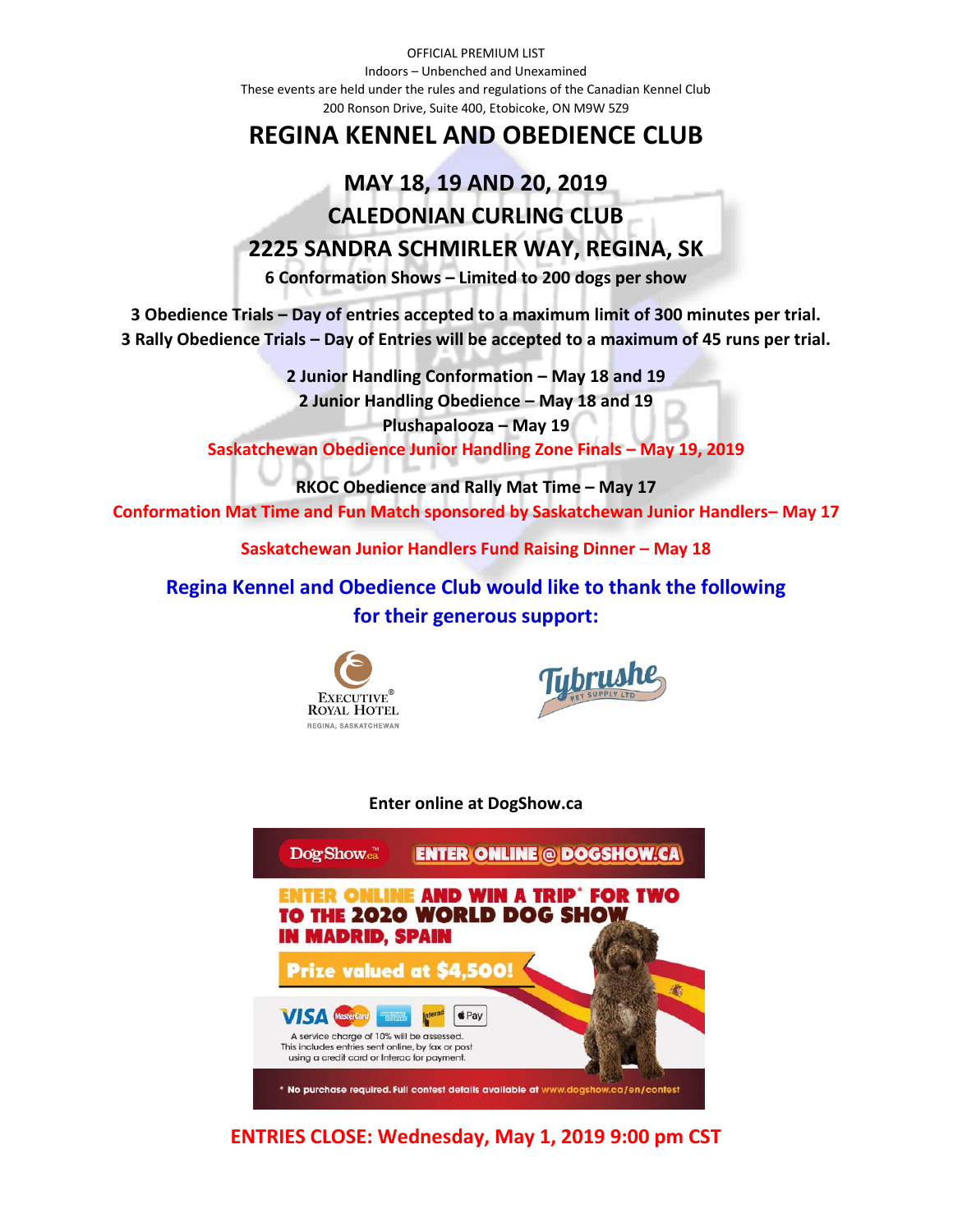### CLUB EXECUTIVE AND SHOW COMMITTEE

President – Pamela Tarr Secretary – Joanne McCall Vice President – Joanne McCall Treasurer – Daegen Picklyk Show Chairperson – Barry Craigie Obedience/Rally Chairperson – Rick Lee Show Superintendent – Randy Armitage Chief Ring Steward – Joanne Downing Show Veterinarian – 24 Hr Animal Care Center, 1846 Victoria Avenue East, 306-761-1449 Show Photographer - Faye Unrau Photography, Phone 204-774-3441, email [faye@4ufarms.ca](mailto:faye@4ufarms.ca) **Show Secretary – Heather Munholland, 14 Mossing Bay, Regina, SK S4N 4H4 Phone – 306-205-2326 Fax – 1-877-993-6879**

# **Email – [hmunholland@myaccess.ca](mailto:hmunholland@myaccess.ca)**

## CANADIAN KENNEL CLUB OFFICERS AND REPRESENTATIVES

Canadian Kennel Club – Lance Novak, Executive Director, 200 Ronson Drive, Etobicoke, ON M9W 5Z9 Saskatchewan CKC Director – David Gilmour, PO Box 76, Stn Main, White City, SK S4L 5B1 Saskatchewan Conformation Representative – Val Bandas, RR 2, Craven, SK S0G 0W0 Saskatchewan Obedience and Rally Representative – Shelly Campbell,

PO Box 58, Site 601, RR 1, Saskatoon, SK S7K 3J9

### JUDGING PANEL

# **Conformation**:

| Edgar Bajona (EB)    | 3437 Hammond Bay Road, Nanaimo, BC V9T 1B7     |
|----------------------|------------------------------------------------|
| Terry Carter (TC)    | 183033 153 Street W, Foothills, AB T1S 0Y8     |
| Kristen Francis (KF) | 11214 Willowdale Rd, Port Robinson, ON LOS 1KO |
| Jack Ireland (JI)    | 7882 Union Road, Fingal, ON NOL 1KO            |
| Wendy Schira (WS)    | 4455 Fountain Street, Cambridge. ON N3H 4R6    |
| Doug Windsor (DW)    | 4455 Fountain Street, Cambridge, ON N3H 4R6    |
|                      |                                                |

### **Obedience:**

Michel Beaulieu 3620 Ch Des Grand Coteaux St Mathieux, De Beloeil, QC J3G 2C9 Marion Postgate 5410 Elm Street, Vancouver, BC V6N 1A1

### **Rally Obedience:**

Michel Beaulieu 3620 Ch Des Grand Coteaux St Mathieux, De Beloeil, QC J3G 2C9 Marion Postgate 5410 Elm Street, Vancouver, BC V6N 1A1 JUDGING ASSIGNMENTS

|                      | <b>May 18</b><br>Show 1 | <b>May 18</b><br>Show 2 | May 19<br>Show 3 | May 19<br>Show 4 | <b>May 20</b><br>Show 5 | May 20<br>Show 6 |
|----------------------|-------------------------|-------------------------|------------------|------------------|-------------------------|------------------|
| Group 1              | EB                      | КF                      | WS               | JI               | тс                      | <b>DW</b>        |
| Group 2              | ТC                      | WS                      | <b>DW</b>        | EВ               | KF                      | JI               |
| Group 3              | EB                      | КF                      | WS               | JI               | тс                      | <b>DW</b>        |
| Group 4              | ТC                      | WS                      | <b>DW</b>        | EВ               | KF                      | JI               |
| Group 5              | Л                       | <b>DW</b>               | КF               | TC               | EB.                     | WS               |
| Group 6              | Л                       | <b>DW</b>               | КF               | TC               | EB                      | <b>WS</b>        |
| Group 7              | WS                      | <b>TC</b>               | EВ               | <b>DW</b>        | Л                       | КF               |
| Best in Show         | EB.                     | <b>TC</b>               | WS               | JI               | КF                      | <b>DW</b>        |
| Reserve Best in Show | EB                      | TC                      | WS               | JI               | КF                      | <b>DW</b>        |
| Puppy in Show        | EВ                      | ТC                      | WS               | JI               | KF                      | <b>DW</b>        |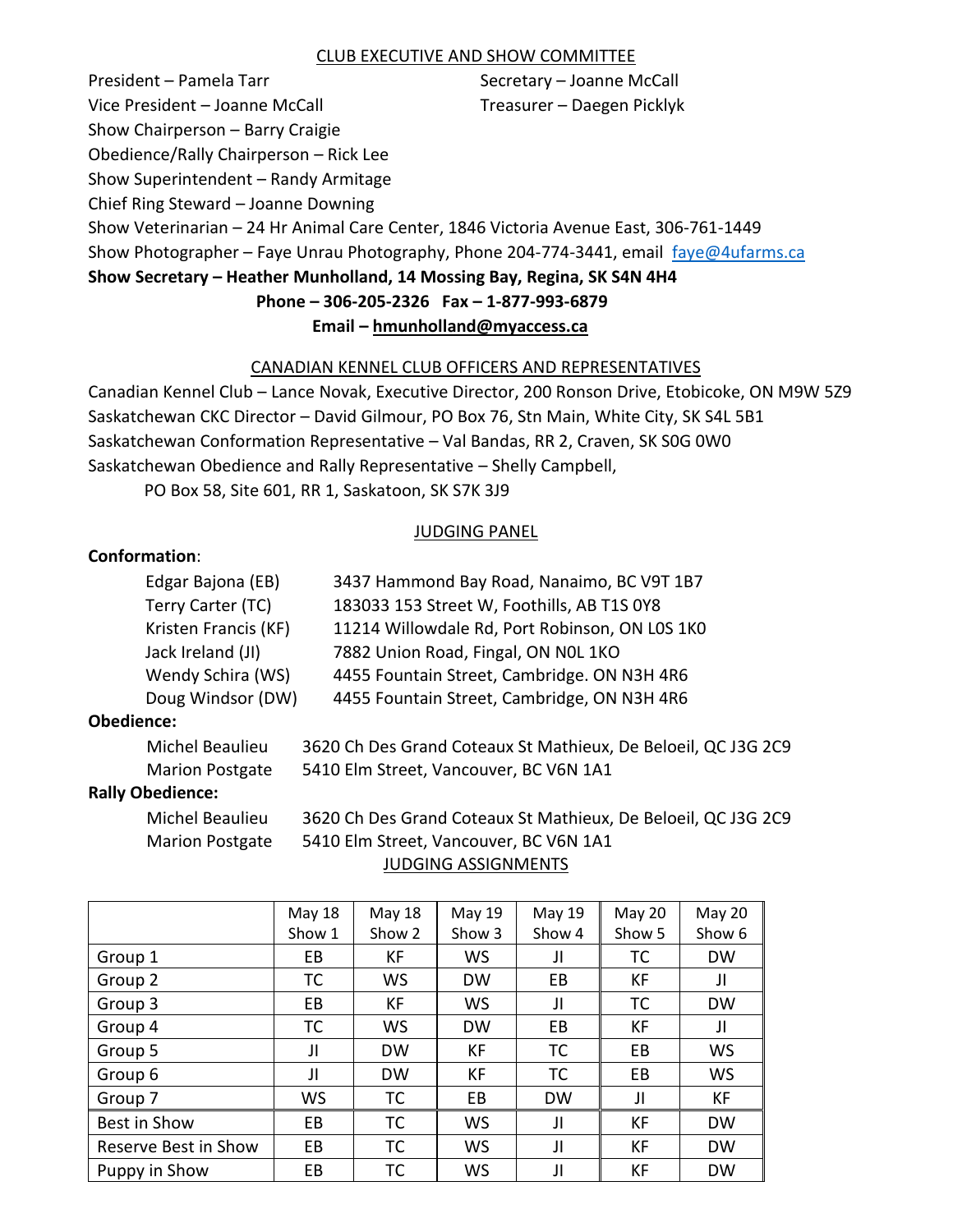| <b>OBEDIENCE</b> | May 18 - Trial 1       | May 19 - Trial ∠ | May 20 - Trial 3       |
|------------------|------------------------|------------------|------------------------|
| All Classes      | <b>Marion Postgate</b> | Michel Beaulieu  | <b>Marion Postgate</b> |

| RALLY OBEDIENCE | May 18 - Trial 1 | May 19 - Trial 2       | May 20 - Trial 3 |
|-----------------|------------------|------------------------|------------------|
| All Classes     | Michel Beaulieu  | <b>Marion Postgate</b> | Michel Beaulieu  |

### **Obedience and Rally Obedience ring size – 40 feet x 50 feet**

### **CKC RULE 4.6.1 – INDIGNITIES TO A JUDGE**

A judge officiating at a show held under these rules shall not be subjected to indignities of any kind during the progress of the show. It shall be the duty and obligation of the club holding the show to see that this rule is effectively carried out. Further, this rule also includes a club official, volunteer, or any participant at our events.

### PRIZE LIST

# **Conformation:**

Group 1<sup>st</sup> – Rosette and Prize (Sponsored by Tybrushe Pet Supply, LTD)

Puppy Group – Rosette and \$20.00 Best in Show – Rosette and  $$100.00$ Best Puppy in Show – Rosette and  $$50.00$ New Champion - Rosette **Obedience:** Highest Qualifying Score in Each Class – Rosette and \$25.00 High in Trial – Rosette and \$75.00 New Obedience Title - Rosette **Rally Obedience:** Highest Qualifying Score in Each Class – Rosette and \$ 25.00 New Rally Obedience Title - Rosette

> A Trophy in Memory of Wayne Lewis will be awarded to the Best in Show winner on Saturday, May 19, 2018 Show # 4

Donna and Penny Lewis are pleased to offer this award in memory of a loving husband and father. Wayne was a Life Member of the Regina Kennel and Obedience Club. Exhibitors will remember him as the supporting husband and father at the dog shows and would always be ring side watching the finale of the day. As well, for many years Wayne put on the hat of "Show Superintendent" and would be found wandering around the show site, ensuring that the exhibitors needs were looked after, and towing the line on the official side.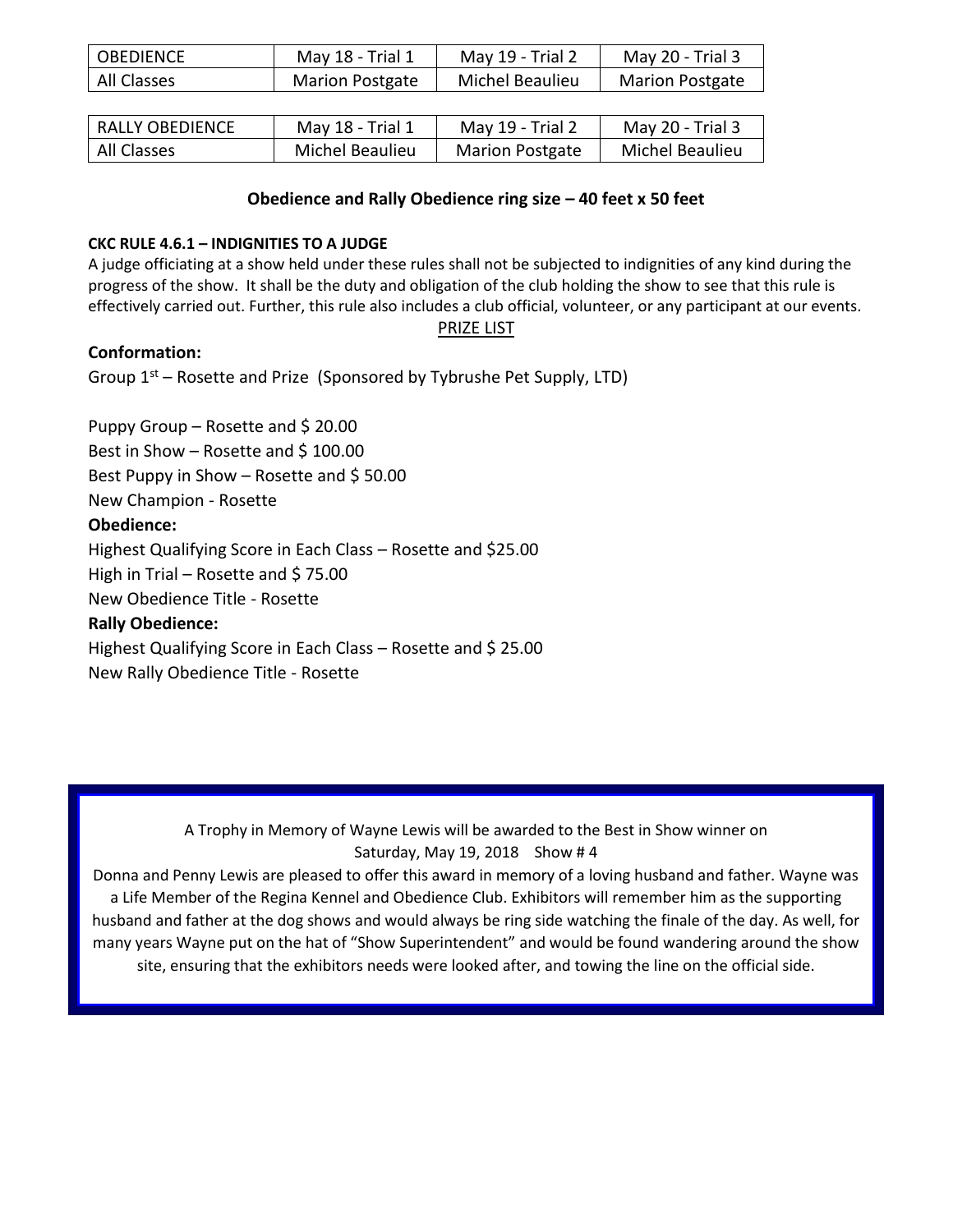## ENTRY FEES (GST INCLUDED)

### **Please make cheques payable to Regina Kennel and Obedience Club**

## **Entries Close – Wednesday, May 1, 2019 9:00 pm CST**

Conformation/Obedience/Rally Obedience - per dog/per show/trial \$ 26.00

Day of Entry - Obedience/Rally Obedience – per dog/per trial - \$40.00

**Entries MUST be made up to 1 hour prior to the start of each trial.**

Exhibition Only – per dog/per show \$10.00

Listing Fess \$ 10.50

Pre-Paid Catalogues \$ 10.00

(Catalogues at the show while supply lasts \$ 12.00)

Reserved Benching WITH Power (limited to 40 spots) (10 ft x 10 ft) \$ 50.00

Reserved Benching NO Power (limited to 50 spots) (10 ft x 10 ft) \$20.00

Obedience/Rally Only Benching Ringside (Limited to 20 spots) (5 ft x 5 ft)– \$10.00

Camping per night \$ 20.00

**(There is NO electrical hookups or water available)**

Dinner Tickets (sponsored by the Sask. Junior Handlers) – before May 1 \$30.00 after May 1 \$35.00

Vendor Booth – 10 ft frontage - \$75.00

Vendor Booth – 20 ft frontage - \$100.00

Vendor Booth – 30ft frontage - \$150.00

PLEASE NOTE: A service charge of 10% assessed by DogShow.ca for any entries submitted online using credit card or interac. All fees must accompany your entries. No entries will be accepted without accompanying full payment. Tendering of an N.S.F. cheque or credit cards that have maxed out shall be considered an offence punishable by disciplinary action and cancellation of awards by the Canadian Kennel Club. There will be a \$50.00 fee charged for any N.S.F. funds issued to the Regina Kennel and Obedience Club. (Post-dated cheques will NOT be accepted). Overpayment of entry fees will be gratefully accepted as a donation to our trophy fund.

ATTENTION FOREIGN EXHIBITORS: Please note that fees are due and payable in Canadian dollars. Due to consistently fluctuating currency rates, discounted cheques will not be accepted. Personal cheques will be accepted; however, they are to be payable in Canadian funds. If you send a cheque in U.S. funds it must be made out for the full amount of the entry and no exchange will be refunded to the exhibitor. Please do not mark cheques "Payable in Canadian Funds" or "At Par" as they will not be cleared by the banks. To simplify the process, we urge that you purchase bank drafts or money orders payable in Canadian funds. Your understanding and co-operation is appreciated.

> **Mail or drop Off entries Heather Munholland 14 Mossing Bay Regina, SK S4N 4H4**

> > **Or enter online at**



A service charge of 10% will be assessed. This includes entries sent online, by fax or post using a credit card or interac for payment.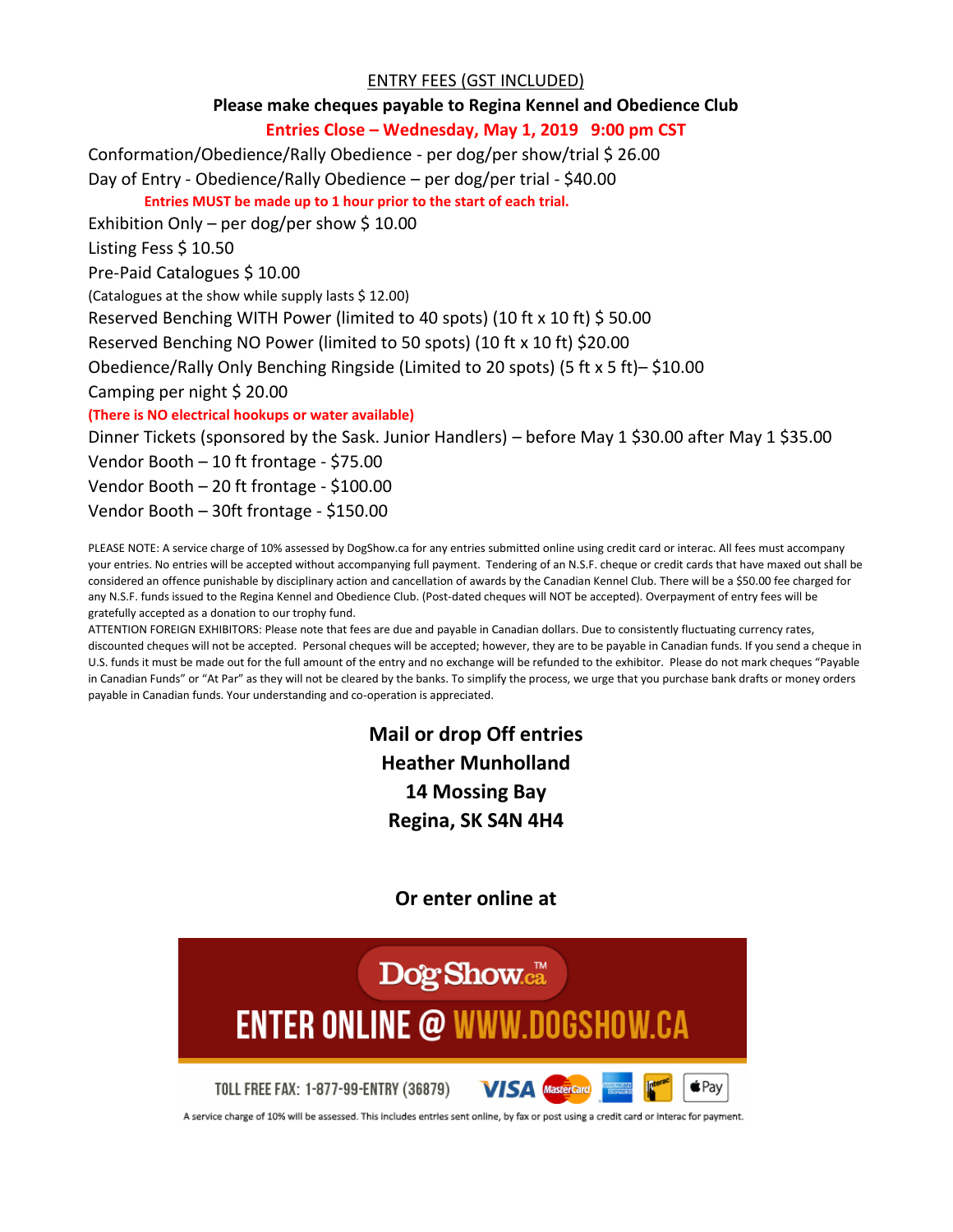# **JUNIOR HANDLING and JUNIOR OBEDIENCE**

Junior Handling and Junior Obedience will both be held on Saturday, May 18 and Sunday May 19,2019

Entry Fee \$ 2.00 Judges TBA

**Junior Handling Classes offered**: Pee Wee (non-competitive), Junior Novice, Junior Open, Intermediate Novice, Intermediate Open, Senior Novice and Senior Open.

**Junior Obedience Classes offered**: Junior Obedience Pre-Novice, Intermediate Obedience Pre-Novice, Senior Obedience Pre-Novice, Junior Obedience Novice, Intermediate Obedience Novice, Senior Obedience Novice, Junior Obedience Open, Intermediate Obedience Open, Senior Obedience Open.

*Entry Forms will be available at the Show Secretary table.*

# **JUNIOR OBEDIENCE ZONE FINALS SATURDAY, MAY 19, 2018**

**Ring 4 -Obedience/Rally Ring**

**To begin immediately after the completion of Rally Trial # 2 Judge – To be announced**

*This competition is open to all Junior Handlers who have qualified during the 2018 year and is by invitation only.*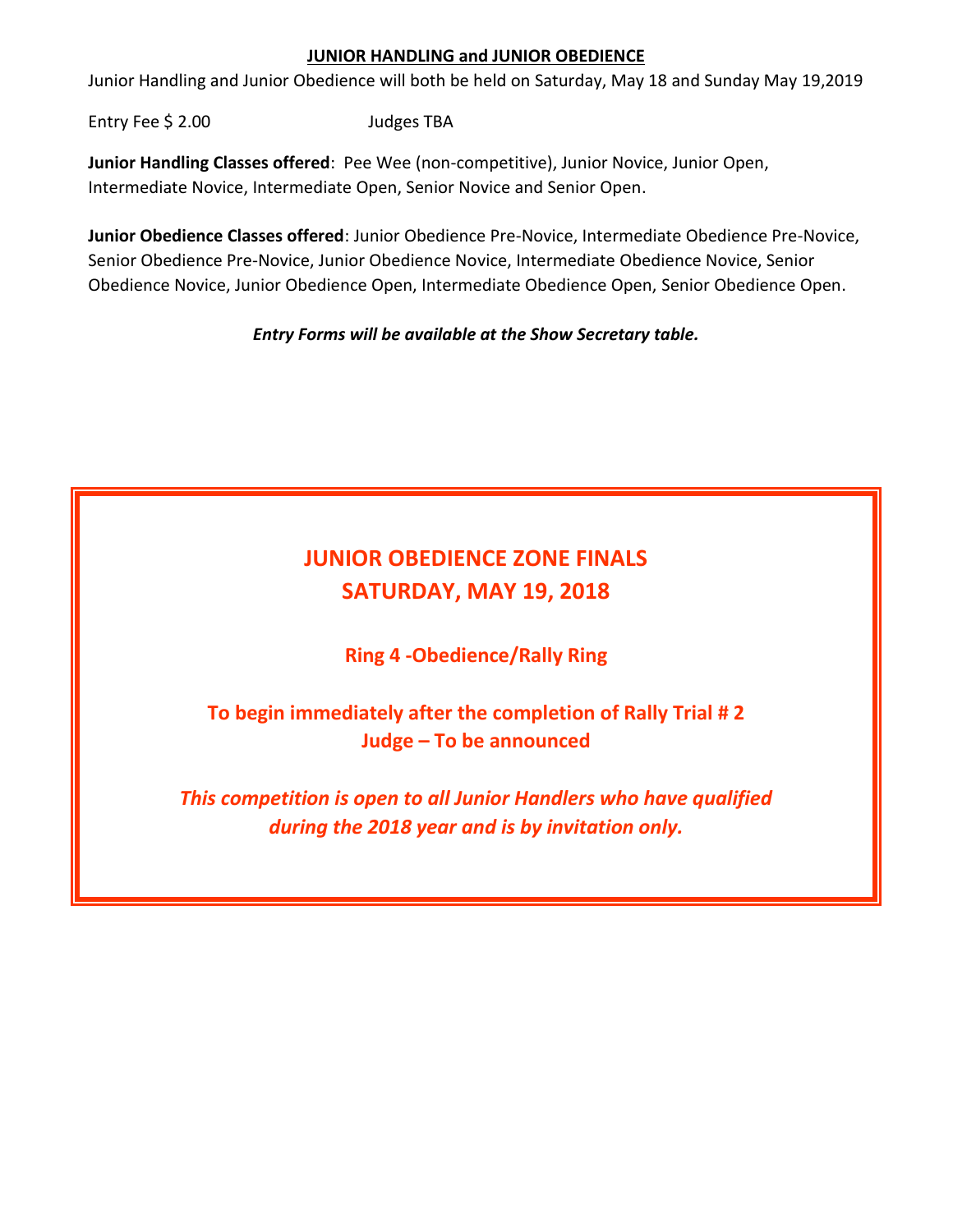# **Regina Kennel and Obedience Club Obedience and Rally Mat time**

**Friday, May 17, 2019 6:00 pm – 9:00 pm \$5.00 for 5 minutes**

**Registrations will be accepted at Ring 4 – Obedience/Rally Ring**

**Conformation Mat Time and Fun Match Sponsored by Saskatchewan Junior Handlers Friday, May 17, 2019 Rings 1 and 2**

> **Mat Time – 5:30 – 6:30 5 minutes for \$5.00 Conformation Fun Match – 6:30 Entry Fee – \$10.00**

**Registrations will be accepted at the Show Secretary Table**

*All proceeds will go to the Saskatchewan Junior Handlers*

**Saskatchewan Junior Handlers Invites you to a Ukrainian Dinner**

**Saturday (Evening) May 18, 2019 Upstairs at the Caladonian Curling Club**

**Menu – Perogies, Cabbage Rolls, Sausage, Ham, Side Salads and Dessert**

**\*Door Prizes\* \*\*Silent Auction Table\*\***

**Tickets: \$30.00 before entries close May 1, 2019 (Check out DogShow.ca (Merchandise) to purchase your tickets)**

**\$35.00 after closing date There will be a limited amount of tickets available after May 1, 2019**

*All proceeds will go to the Saskatchewan Junior Handlers*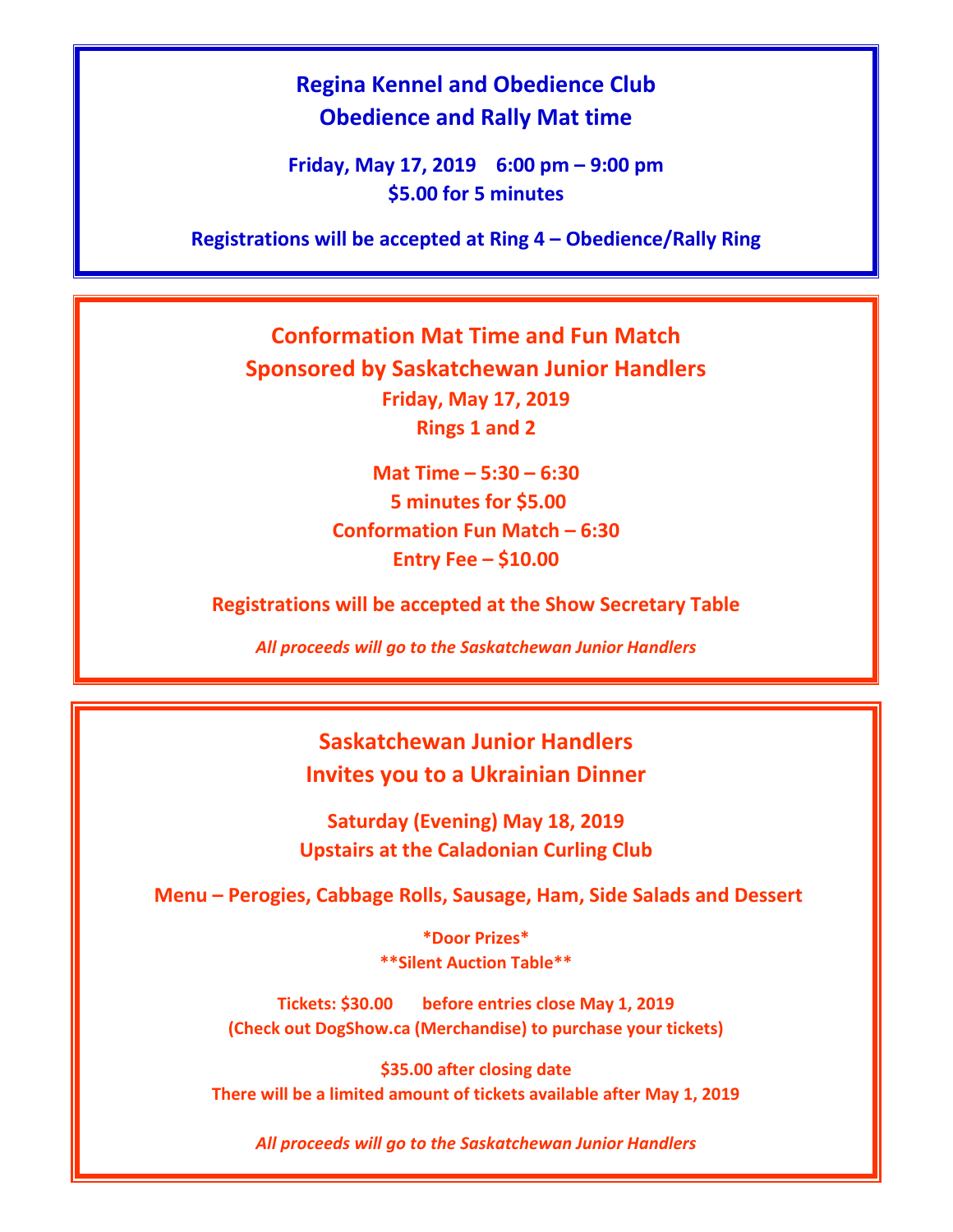# PLUSHAPALOOZA EXTRAVGANZA

# Calling all kids ! ! !

This event is open to all children who have not competed in any Regular class at any Junior Handling Event.

Ages – Walking to 18 years old

Please come join us on Sunday, May 19, 2019 For our 3rd Plushapalooza Extravaganza.

- We invite you to get all fancied up, and if your parents allow, wear your favorite dress up outfit or costume.
- Pack you favorite stuffed animal/plush dog, borrow a leash from your Mom or Dad and let us help you on a great adventure.
- The ring procedure will be the same as an official junior handling competition.
- Ringside assistance will be provided if you are interested in applying for your CKC Junior Handling Competitor Number.
- It is important to provide to the future of our sport a FUN, safe and responsible learning experience so our Juniors continue along the path of further knowledge.
- All Intermediate and Open Juniors are invited to be ring assistants for this event, please contact Lynn Gore, at the show to let her know that you will be available to assist.
- All Pee Wee and Pre-Pee Wee parents we also invite you to step into the ring to assist you child and make this event positive for all,
- There will be a limited supply of stuffed animals and leashes available at the show.

# **RKOC is happy to say we support the growth of our juniors and the future sure looks good!**

A huge thank you to the Prairie Canine Academy members to their generous donation of the rosettes that will be awarded to each entrant!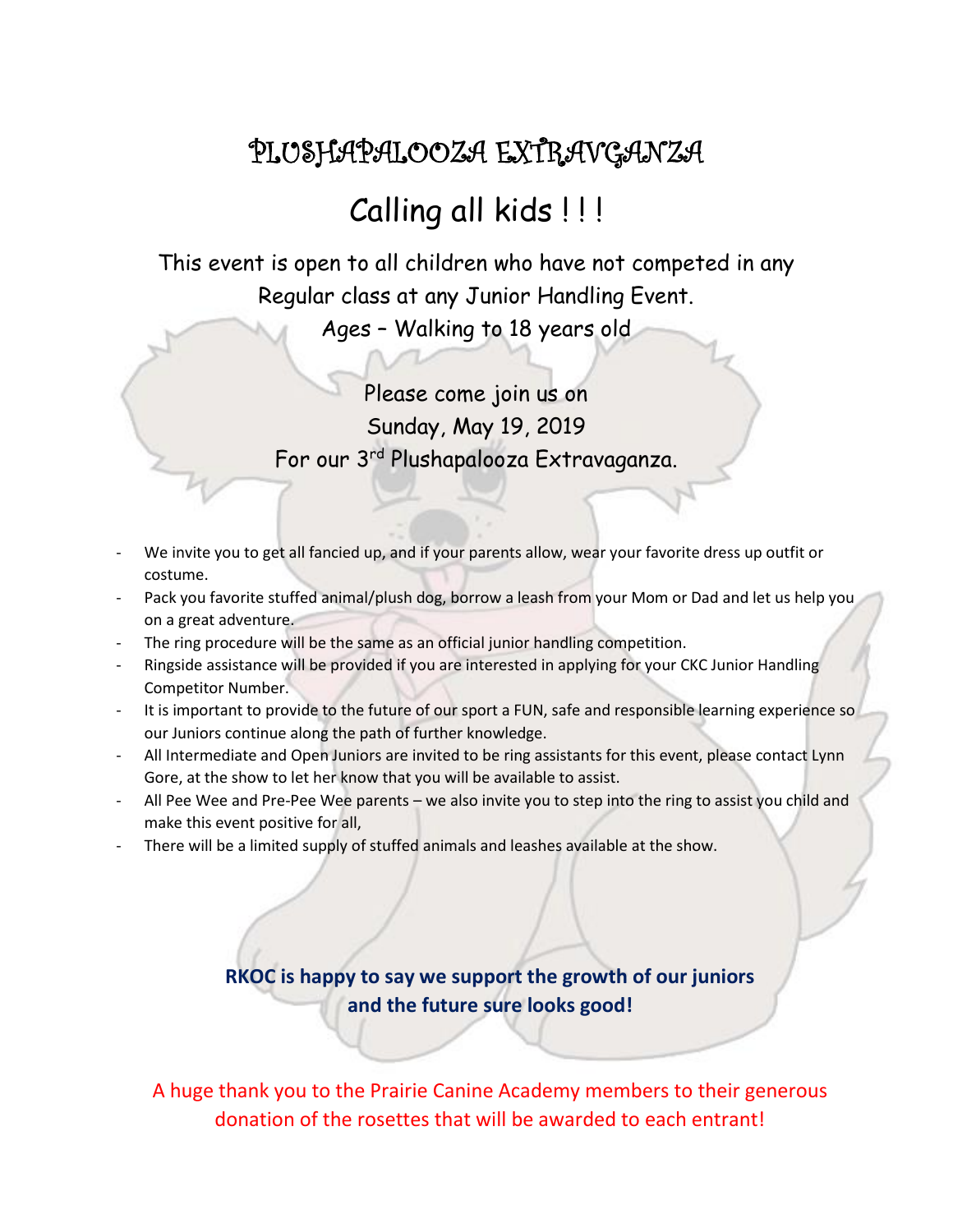# **RESERVED BENCHING**

**There will be a limited number of electrical and non-electrical benching spots available** Enter online through DogShow.ca or send completed form and payment to Heather Munholland, 14 Mossing Bay, Regina, SK S4N 4H4

# **Booster Baths will be available for bathing**

| x Electrical Spots @ \$ 50.00 (limit of 40 spots)                                                   | Total |
|-----------------------------------------------------------------------------------------------------|-------|
| x Non-Electrical Spots $\omega$ \$ 20.00 (limit of 50 spots)                                        | Total |
| x Obedience/Rally Ringside (5 ft x 5 ft) @ \$ 10.00<br>(Crates and chairs only, NO grooming tables) | Total |
|                                                                                                     |       |
|                                                                                                     |       |
| <b>Phone Number Example 20</b>                                                                      |       |
| Email                                                                                               |       |

# **PLASTIC IS REQUIRED UNDER ALL EXERCISE PENS. SHAVINGS WILL NOT BE PERMITTED \_\_\_\_\_\_\_\_\_\_\_\_\_\_\_\_\_\_\_\_\_\_\_\_\_\_\_\_\_\_\_\_\_\_\_\_\_\_\_\_\_\_\_\_\_\_\_\_\_\_\_\_\_\_\_\_\_\_\_\_\_\_\_\_\_\_\_\_\_\_\_\_\_\_\_\_\_\_\_\_\_\_\_**

| <b>RESERVED CAMPING</b>                                                                         |
|-------------------------------------------------------------------------------------------------|
| There is NO electrical or water hookups available                                               |
| Enter online through DogShow.ca or send completed form and payment to                           |
| Heather Munholland, 14 Mossing Bay, Regina, SK S4N 4H4                                          |
| Cost for camping is $$20.00$ per night                                                          |
| __Friday, May 18 ___Saturday, May 19 ___Sunday, May 20<br>(Please indicate the nights required) |
| $Total $ \sum$<br>$\overline{\phantom{0}}$ Total nights @ \$ 20.00 per night                    |
|                                                                                                 |
|                                                                                                 |
|                                                                                                 |
|                                                                                                 |
| Type of vehicle, trailer, and length                                                            |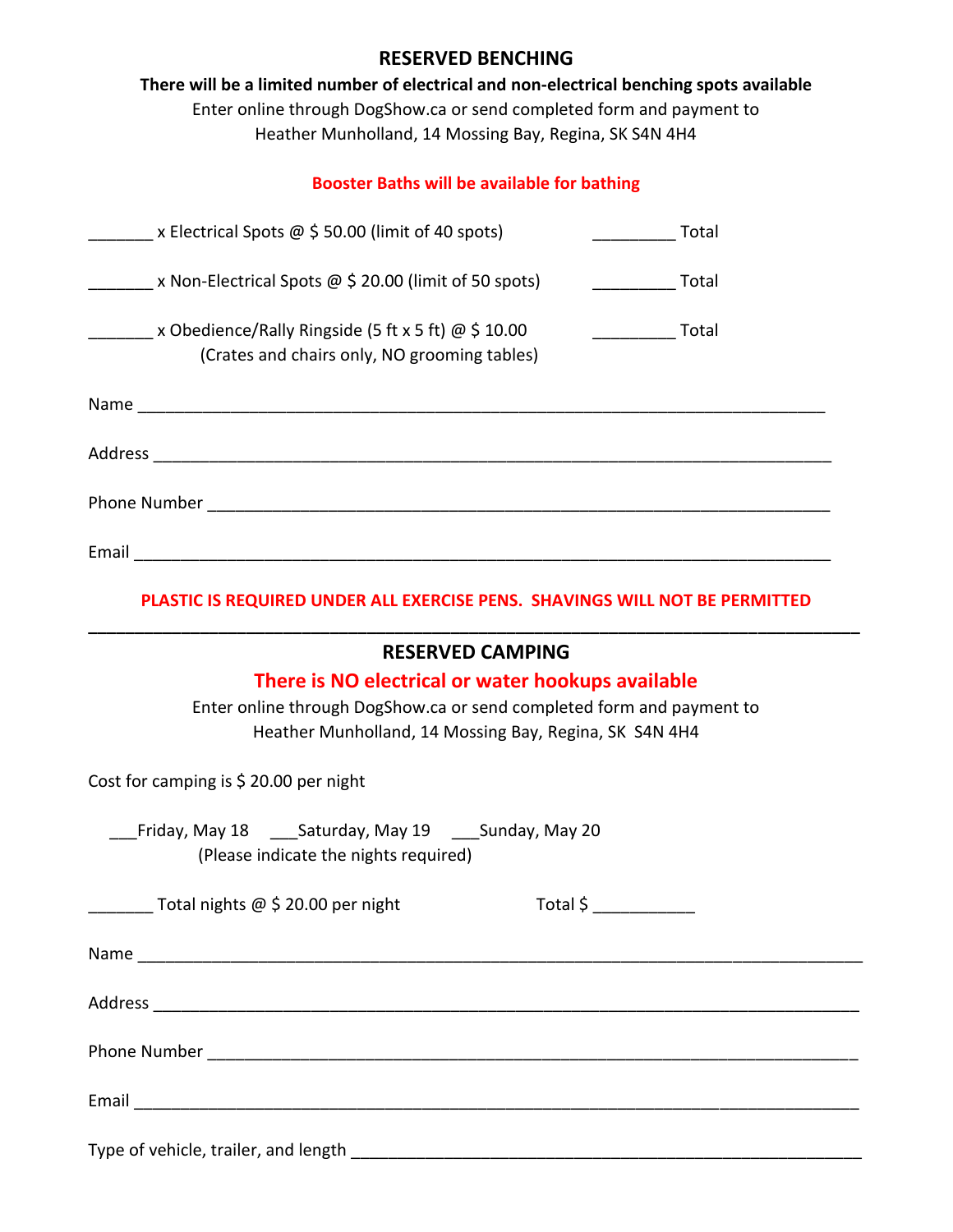

# **REGINA KENNEL AND OBEDIENCE CLUB**

# **BOOTH AND VENDOR FORM**

# **MAY 18, 19 and 20, 2019**

# **HELD AT THE CALEDONIAN CURLING CLUB**

# **2225 SANDRA SCHMIRLER WAY, REGINA, SK**

DEADLINE FOR BOOTH/VENDOR RENTALS IS WEDNESDAY, MAY 1, 2019 9:00 PM CST

| 10 ft frontage includes 1 table and 2 chairs $\omega$ \$75.00    |  |
|------------------------------------------------------------------|--|
| 20 ft frontage includes 2 tables and 2 chairs $\omega$ \$ 125.00 |  |
| 30 ft frontage includes 3 tables and 2 chairs $\omega$ \$ 150.00 |  |

|                                                    |                     | <b>Payment Options</b> |               |       |      |  |
|----------------------------------------------------|---------------------|------------------------|---------------|-------|------|--|
| Cash                                               | Cheque              |                        |               |       |      |  |
| Visa                                               | <b>Master Card</b>  | Am Express             |               |       |      |  |
| Card Number                                        |                     |                        | Expiry Date / |       |      |  |
|                                                    |                     |                        |               | Month | Year |  |
| Name of Card Holder                                |                     |                        |               |       |      |  |
|                                                    | <b>Please Print</b> |                        |               |       |      |  |
| Signature                                          |                     |                        | Phone #       |       |      |  |
| (Official receipts will be issued from DogShow.ca) |                     |                        |               |       |      |  |

For more information or to reserve you spot/s please contact:

**Show Secretary Email [hmunholland@myaccess.ca](mailto:hmunholland@myaccess.ca)**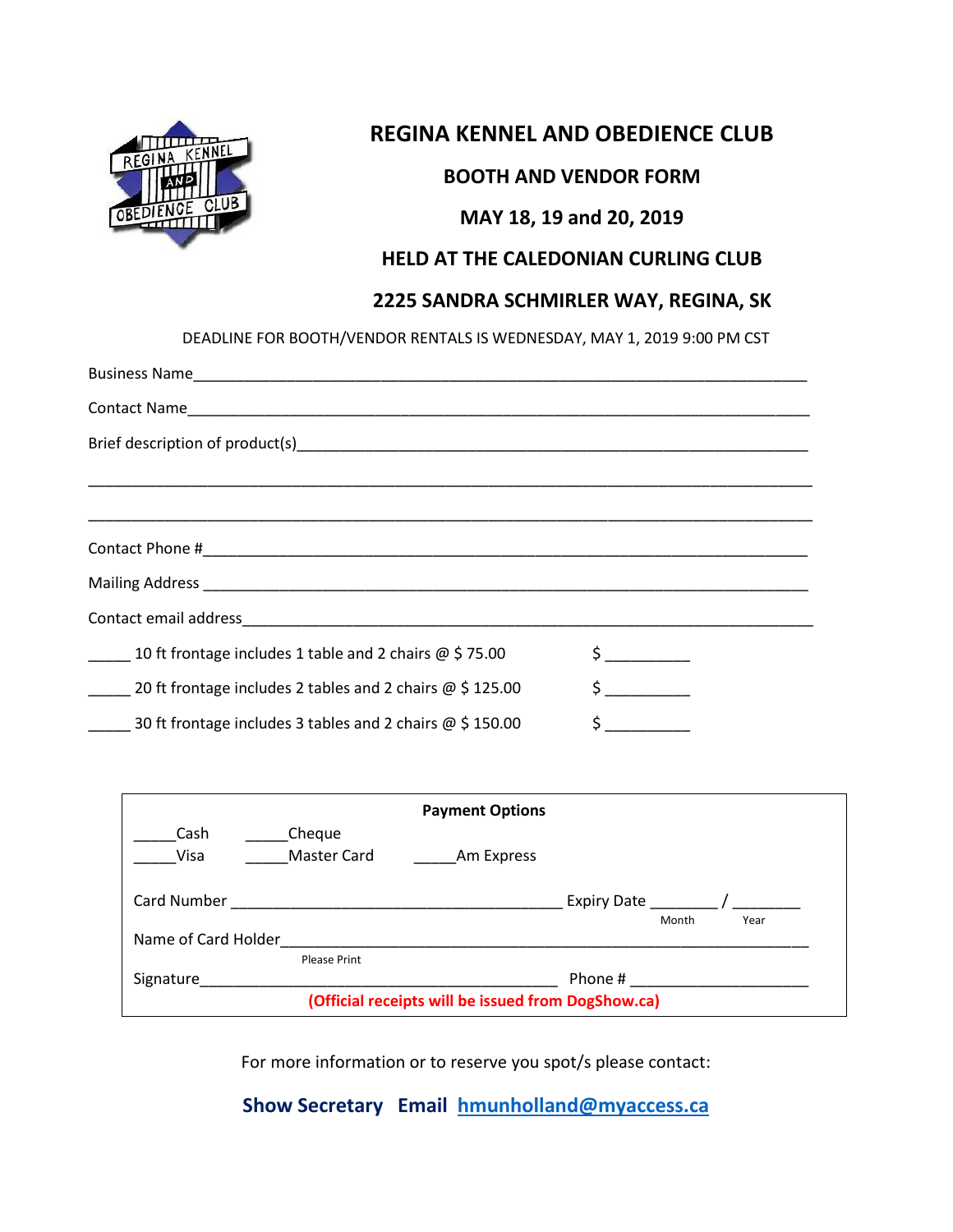

 **The Regina Kennel and Obedience Club is please to announce the Executive Royal Hotel, Regina as our May 2019 Host Hotel**

**There is a limited amount of room blocked for the Regina Kennel and Obedience Club so please reserve your room early.**

**There are 2 other major events happening in Regina May 18, 19 and 20, 2019 and hotels rooms are booking quickly.**

**To reserve your room please call 1-800-853-1181**

*Email: [reservations.err@royalhotelgroup.ca](mailto:reservations.err@royalhotelgroup.ca) Website: [www.executivehotels.net/regina](http://www.executivehotels.net/regina)*

# Hotels and Motels

Confirm with the hotel/motel when booking that they will still accept dogs and/or waive the pet fee.

Country Inn and Suites - 3321 Eastgate Bay, Regina 306-789-9117 Comfort Inn – 3221 Eastgate Drive, Regina 306-789-5522 Home Inn and Suites - 4801 Harbour Landing Drive, Regina 306-546-4663 Super 8 Motel - 2730 Victoria Avenue East, Regina 306-789-8833 Days Inn – Airport West – 4899 Harbour Landing Drive 1-800-329-7466 (CKC ID # 1000011947 to receive a 15 % discount) or book online [http://www.daysinn.ca/search-results=?propsearch=&corporate\\_id=1000011947](http://www.daysinn.ca/search-results=?propsearch=&corporate_id=1000011947)

Please treat the hotel/motel rooms and grounds with respect and clean up after your dogs!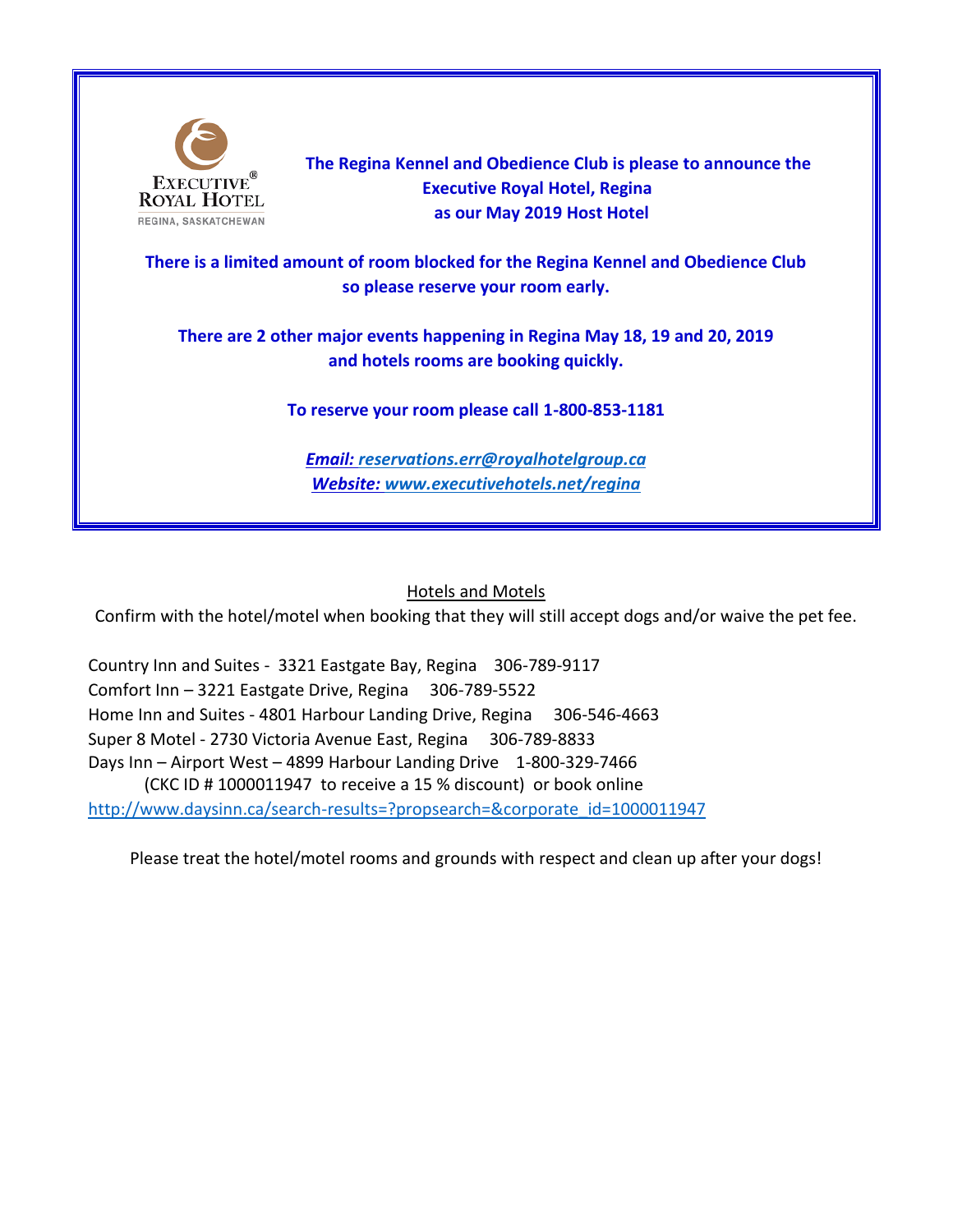### Regular Conformation Classes

Important Note: Policy and Procedure Manual, Chapter VI-Shows and Trials, M-Conformation Events, Policy Governing Multiple Sets of Shows [Board Motion #46-06-17, #15-06-18], h) When a club is approved to hold multiple shows, once the club has received the number of entries that the shows have been limited to, entries will automatically be considered closed. Once entries are considered closed, withdrawal of entries will not be permitted.)

| Junior Puppy           | A dog between 6 months and under 9 months on the day of the show                                                                                                          |
|------------------------|---------------------------------------------------------------------------------------------------------------------------------------------------------------------------|
| Senior Puppy           | A dog between 9 months and under 12 months on the day of the show                                                                                                         |
| 12-18 Months           | A dog between 12 months and under 18 months on the day of the show                                                                                                        |
| Canadian Bred          | A dog which is born in Canada                                                                                                                                             |
| Bred by Exhibitor      | A dog(s) owned and handled in the ring by the breeder. The handler must be owner/co-<br>owner AND breeder/co-breeder of the dog. The owner/handler must handle the dog in |
|                        | this class, but need not handle the dog for future awards.                                                                                                                |
| Open                   | For all dogs.                                                                                                                                                             |
| Specials Only          | For dogs who are Canadian Champions only.                                                                                                                                 |
| <b>Exhibition Only</b> | Dogs entered in this class may not compete in any regular class but may enter and                                                                                         |
|                        | compete in Non-Regular classes and/or Parades if provided for in the premium list on                                                                                      |
|                        | payment of the prescribed Exhibition Only fees stated in the premium list.                                                                                                |

| Regular Obedience Classes |                                                                                            |
|---------------------------|--------------------------------------------------------------------------------------------|
| Pre Novice                |                                                                                            |
| Novice A                  |                                                                                            |
| Novice B                  | PLEASE SEE THE OBEDIENCE TRIALS AND RALLY OBEDIENCE TRIAL RULES AND                        |
| Novice C                  | REGULATIONS FOR COMPLETE INFORMATION ON CLASSES                                            |
| Novice Intermediate       |                                                                                            |
| Open HA                   | The Open A classes shall be for any dogs of any recognized or listed breeds, mixed         |
| Open 18A                  | breeds or unrecognized breed which has earned the title of C.D. but has not earned         |
|                           | the title of C.D.X. The handler of any dog in these classes must be the owner or a         |
|                           | member of their immediate families. Only one dog per handler is allowed in these           |
|                           | classes, and that person must handle the dogs in all exercises. No dog may be              |
|                           | entered in more than one (1) open class at any one trial. Any person who has trained       |
|                           | or exhibited a dog that has earned a U.D. title may not handle a dog in these classes      |
| Open HB                   | The Open B Classes shall be for any dogs of any recognized or listed breeds, mixed         |
| Open 18B                  | breed or unrecognized breed which has earned the title of C.D. Dogs which have             |
|                           | earned the title of C.D.X. or any higher obedience titles may enter the Open B Class.      |
|                           | A dog may also be entered in the Utility Class in the same trial. Dogs in these classes    |
|                           | may be handled by the owner or any other person. A person may enter or handle              |
|                           | more than one dog in these classes. The same handler must handle each dog in all 7         |
|                           | exercises unless he has more than 2 dogs entered. In such case, they must have an          |
|                           | additional handler for each extra dog when they are judged together in group               |
|                           | exercise(s). No dog may be entered in more that one (1) open class at any one trial.       |
| Utility A                 | PLEASE SEE THE OBEDIENCE TRIALS AND RALLY OBEDIENCE TRIAL RULES AND                        |
| <b>Utility B</b>          | REGULATIONS FOR COMPLETE INFORMATION ON CLASSES                                            |
| <b>Exhibition Only</b>    | This is an official class. A dog may be entered for Exhibition Only, which is an official  |
|                           | class that must be specified on the entry form. All dogs entered in this class shall be    |
|                           | listed in the catalogue with the same as for a dog entered for competition. No dog so      |
|                           | entered can compete in any regular class, it may however be entered in and compete         |
|                           | in any unofficial class offered at the trial on payment of the prescribed fees. If         |
|                           | applicable, a listing fee is required. However, a listing fee is not required for a listed |
|                           | dog entered in Exhibition Only (not entered for any competition.                           |

| Rally Obedience Classes (Rally Obedience Ring Size 40' x 50') |                                                                                                                                                                                                                                                                            |
|---------------------------------------------------------------|----------------------------------------------------------------------------------------------------------------------------------------------------------------------------------------------------------------------------------------------------------------------------|
| Novice A                                                      |                                                                                                                                                                                                                                                                            |
| Novice B                                                      |                                                                                                                                                                                                                                                                            |
| Intermediate                                                  | PLEASE SEE THE OBEDIENCE TRIALS AND RALLY OBEDIENCE TRIAL RULES AND                                                                                                                                                                                                        |
| Advanced A                                                    | REGULATIONS FOR COMPLETE INFORMATION ON CLASSES                                                                                                                                                                                                                            |
| Advanced B                                                    |                                                                                                                                                                                                                                                                            |
| Excellent A                                                   |                                                                                                                                                                                                                                                                            |
| Excellent B                                                   |                                                                                                                                                                                                                                                                            |
| Master                                                        | This class will be for dogs that have earned the R.E. title. A dog completing the R.M.<br>title may continue to compete in this class indefinitely. The owner or any other<br>person may handle dogs in this class. A person may enter more than one dog in this<br>class. |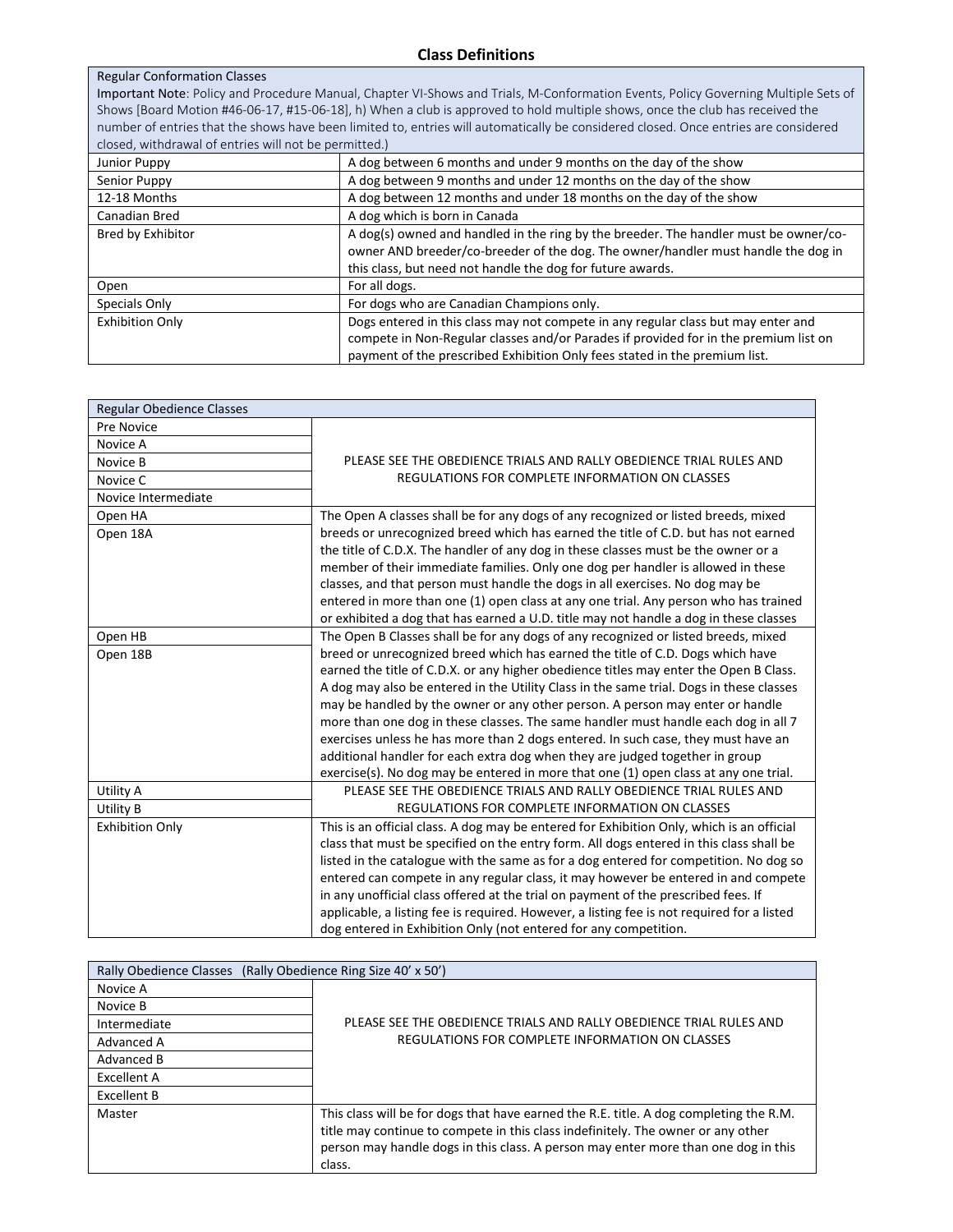| in any unofficial class offered at the trial on payment of the prescribed fees. If<br>applicable, a listing fee is required. However, a listing fee is not required for a listed |  | <b>Exhibition Only</b> | This is an official class. A dog may be entered for Exhibition Only, which is an official<br>class that must be specified on the entry form. All dogs entered in this class shall be<br>listed in the catalogue with the same as for a dog entered for competition. No dog so<br>entered can compete in any regular class, it may however be entered in and compete<br>dog entered in Exhibition Only (not entered for any competition) |
|----------------------------------------------------------------------------------------------------------------------------------------------------------------------------------|--|------------------------|-----------------------------------------------------------------------------------------------------------------------------------------------------------------------------------------------------------------------------------------------------------------------------------------------------------------------------------------------------------------------------------------------------------------------------------------|
|----------------------------------------------------------------------------------------------------------------------------------------------------------------------------------|--|------------------------|-----------------------------------------------------------------------------------------------------------------------------------------------------------------------------------------------------------------------------------------------------------------------------------------------------------------------------------------------------------------------------------------------------------------------------------------|

| Mixed Breed or Unrecognized Breeds Entries in Performance Events |                                                                                     |  |  |  |  |  |
|------------------------------------------------------------------|-------------------------------------------------------------------------------------|--|--|--|--|--|
| Obedience Trials/Rally Obedience                                 | Amendments have been made to the Agility, Obedience and Rally Obedience Rules       |  |  |  |  |  |
| Trials                                                           | and Regulations such that mixed or unrecognized breed dogs are allowed to           |  |  |  |  |  |
|                                                                  | participate in the CKC Performance Events of Agility, Obedience and Rally Obedience |  |  |  |  |  |
|                                                                  | Trials. The amendments are effective July 1, 2014. A Canine Companion Number        |  |  |  |  |  |
|                                                                  | allows mixed and unrecognized breeds to participate in CKC Performance Events of    |  |  |  |  |  |
|                                                                  | Agility, Obedience and Rally Obedience Trials. The CCN number application form and  |  |  |  |  |  |
|                                                                  | information on requirements are available at: www.ckc.ca (Other Show and Trial      |  |  |  |  |  |
|                                                                  | forms)                                                                              |  |  |  |  |  |

### **CHAMPIONS AND CHAMPIONSHIP POINTS**

A dog awarded WINNERS at a Championship show shall be credited with a number of championship points (ranging from 0 to 5) and the number of championship points credited to a dog awarded WINNERS shall be as provided hereunder. The schedule to be employed in the determination of the number of points awarded WINNERS shall be as follows:

| Competing* |          |  | 3-5 6-9 10-12 13 or more |
|------------|----------|--|--------------------------|
| Points     | $\sim$ 1 |  |                          |

\*Includes the dog awarded Winners

In counting the number of eligible dogs in competition, a dog that is disqualified, dismissed, excused or ordered from the ring by the judge shall **NOT** be included in the calculation for championship points. If a dog awarded WINNERS is also awarded BEST OF BREED at the show, then all dogs competing in the breed, including Specials Only, shall be included in the total. If a dog awarded WINNERS is also awarded BEST OF OPPOSITE SEX to Best of Breed, then all dogs of the same sex including those competing for Specials Only shall be included in the total. If a dog awarded WINNERS is also awarded BEST OF WINNERS, then all dogs defeated directly, or indirectly, in the breed shall be included in the total. If a dog is awarded WINNERS only, then all the dogs of the same sex in the class competition shall be included the total. The number of championship points to be credited to a dog awarded WINNERS shall be determined by the highest award earned and calculated as per Section 15.1. In addition to championship points allocated at the breed level, a dog awarded WINNERS, which also places in the regular Group competition, shall be credited with the following additional points provided that a dog was defeated at the Group level.

| No. Of Breeds Competing Placed |                 | Placed          | Placed          | Placed       |
|--------------------------------|-----------------|-----------------|-----------------|--------------|
| at Group Level                 | 1 <sup>st</sup> | 2 <sub>nd</sub> | 3 <sup>rd</sup> | $4^{\sf th}$ |
| 13 or more                     |                 |                 |                 |              |
| $10 - 12$                      |                 |                 |                 |              |
| $6 - 9$                        | З               |                 |                 |              |
| 5                              |                 |                 |                 |              |
|                                |                 |                 |                 |              |
| ς                              |                 |                 |                 |              |
|                                |                 |                 |                 |              |
|                                |                 |                 |                 |              |

A dog awarded WINNERS which also places BEST IN SHOW at an All-Breed Championship Show shall be credited with 5 Championship points inclusive of any points earned at the breed and group level. In no case can a dog earn more than five points at a single show.

An error in the class, date of birth or sex may be amended on the entry form up to one hour BEFORE the start of the SHOW.

### **EXTRACTS FROM THE DOG SHOW RULES**

**Policy and Procedure Manual** Policy and Procedure Manual, Chapter VI-Shows and Trials, M-Conformation Events, Policy Governing Multiple Sets of Shows [Board Motion #46-06-17, #15-06-18], h) When a club is approved to hold multiple shows, once the club has received the number of entries that the shows have been limited to, entries will automatically be considered closed. Once entries are considered closed, withdrawal of entries will not be permitted.)